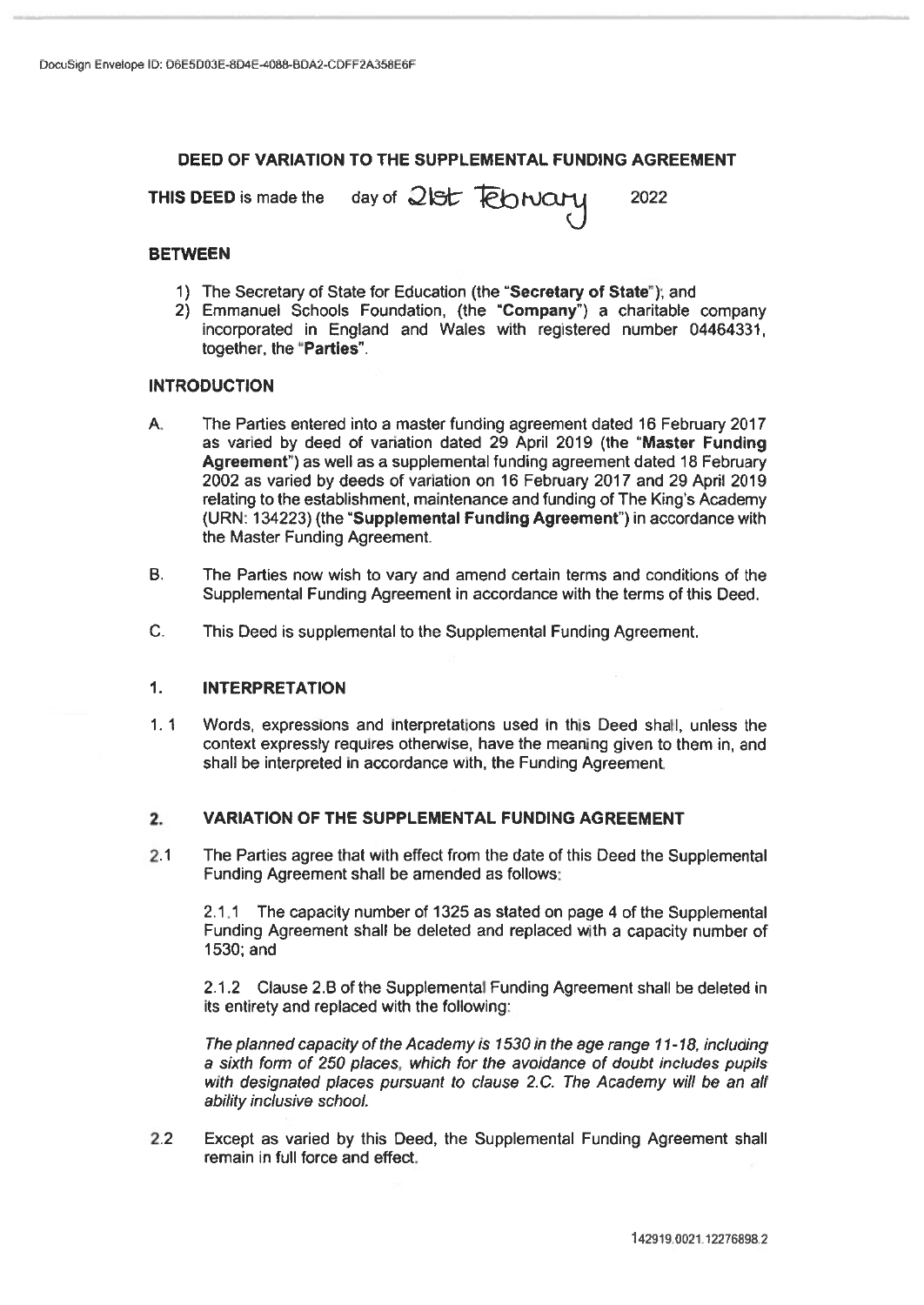## 3. GOVERNING LAW AND JURISDICTION

- 3.1 This Deed, and any disputes or claims arising out of or in connection with it, its subject matter or formation (including non-contractual disputes or claims), shall be governed by and construed in accordance with English law.
- 3.2 The parties irrevocably agree that the English courts have exclusive jurisdiction to settle any dispute or claim that arises out of or in connection with this Deed or its subject matter or formation (including non-contractual disputes or claims).

## 4. COUNTERPARTS

4.1 This Deed may be executed in any number of counterparts and by the parties to it on separate counterparts, each of which when so executed and delivered shall be an original, but all the counterparts shall together constitute one and the same instrument.